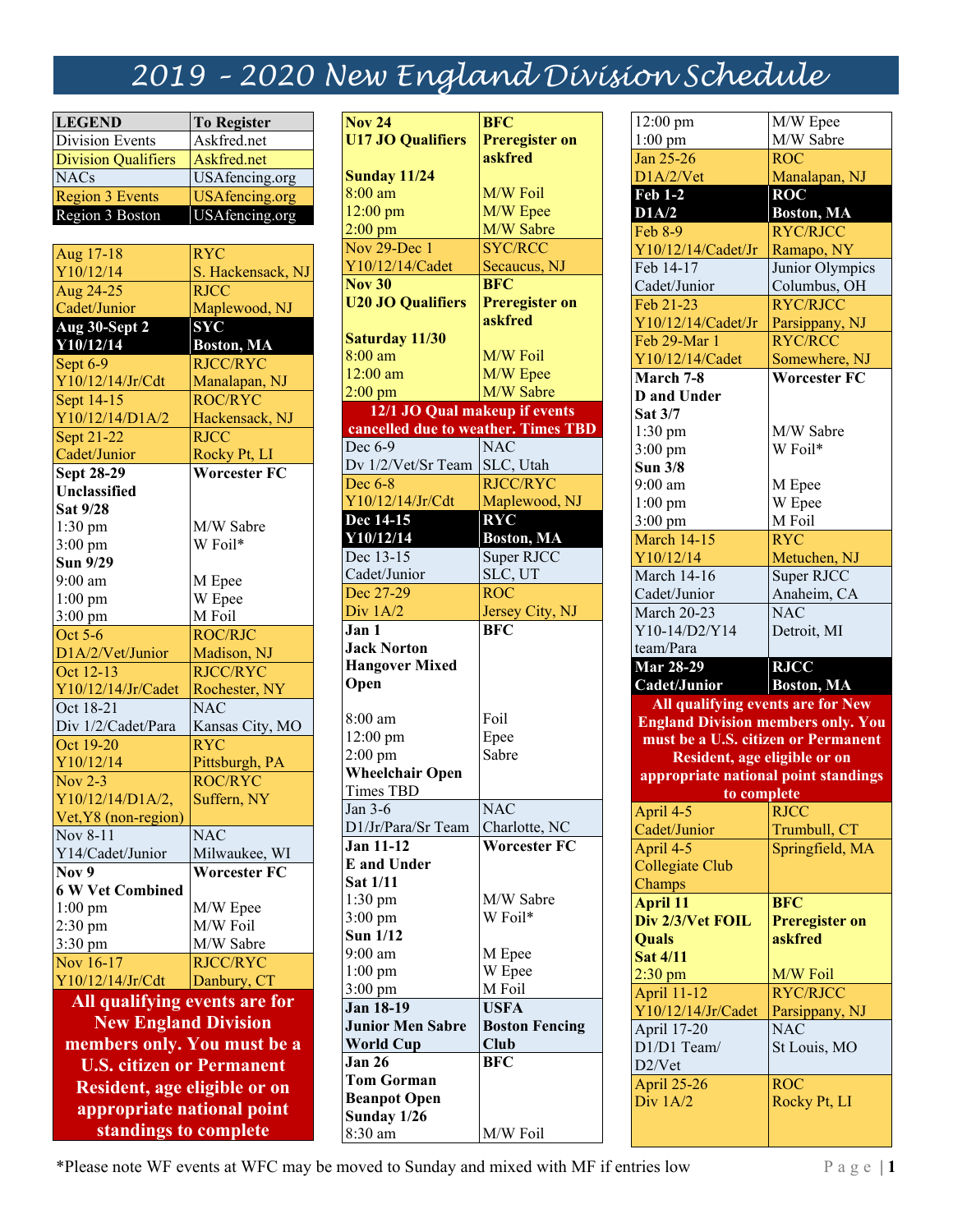# *2019 – 2020 New England Division Schedule*

| <b>April 26</b>         | <b>BFC</b>             |  |
|-------------------------|------------------------|--|
| <b>Y14 Qualifiers</b>   | <b>Preregister on</b>  |  |
|                         | askfred                |  |
| <b>Sun 4/26</b>         |                        |  |
| $8:30$ am               | M/W Foil               |  |
| $1:00$ pm               | M/W Epee               |  |
| $2:30$ pm               | M/W Sabre              |  |
| May 2                   | <b>BFC</b>             |  |
| Div 2/3/Vet EPEE/       | <b>Preregister on</b>  |  |
| <b>SABRE Qualifiers</b> | askfred                |  |
| <b>Saturday 5/2</b>     |                        |  |
| $2:30$ pm               | M/W Epee               |  |
| $4:00$ pm               | M/W Sabre              |  |
| May $1-3$               | <b>SYC</b>             |  |
| Y10/12/14               | Rocky Pt, LI           |  |
| May $9-10$              | <b>Worcester FC</b>    |  |
| C and Under             |                        |  |
| Sat 5/9                 |                        |  |
| $1:30$ pm               | M/W Sabre              |  |
| $3:00 \text{ pm}$       | W Foil*                |  |
| Sun 5/10                |                        |  |
| $9:00$ am               | M Epee                 |  |
| $1:00$ pm               | W Epee                 |  |
| $3:00$ pm               | M Foil                 |  |
| <b>May 16-17</b>        | TBD                    |  |
|                         |                        |  |
| <b>May 23-24</b>        | <b>TBD</b>             |  |
|                         |                        |  |
| <b>May 30-31</b>        | TBD                    |  |
|                         |                        |  |
| <b>June 6-7</b>         | <b>Bay State Games</b> |  |
| Baystategames.org       |                        |  |
| <b>June 20-21</b>       | Pomme de Terre         |  |
| Askfred.net             |                        |  |